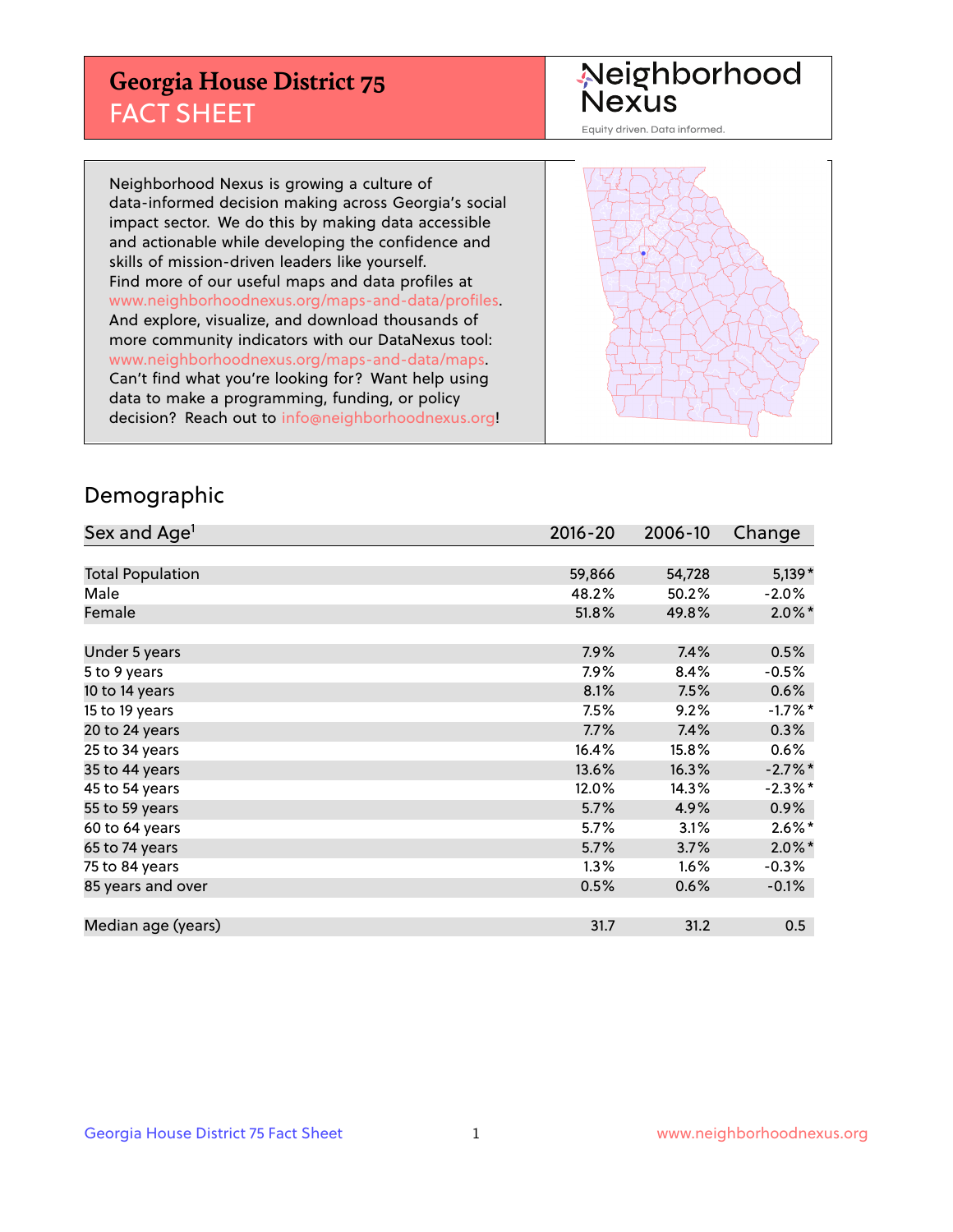## Demographic, continued...

| Race <sup>2</sup>                                            | $2016 - 20$ | 2006-10 | Change      |
|--------------------------------------------------------------|-------------|---------|-------------|
| <b>Total population</b>                                      | 59,866      | 54,728  | $5,139*$    |
| One race                                                     | 96.6%       | 97.9%   | $-1.3\%$ *  |
| White                                                        | 14.2%       | 21.6%   | $-7.4\%$ *  |
| <b>Black or African American</b>                             | 70.9%       | 67.5%   | $3.4\%$ *   |
| American Indian and Alaska Native                            | 0.3%        | 0.2%    | 0.2%        |
| Asian                                                        | 3.2%        | 2.2%    | 1.0%        |
| Native Hawaiian and Other Pacific Islander                   | 0.0%        | 0.2%    | $-0.2%$     |
| Some other race                                              | 7.9%        | 6.2%    | 1.8%        |
| Two or more races                                            | 3.4%        | 2.1%    | $1.3\%$ *   |
| Race alone or in combination with other race(s) <sup>3</sup> | $2016 - 20$ | 2006-10 | Change      |
| Total population                                             | 59,866      | 54,728  | $5,139*$    |
| White                                                        | 16.8%       | 22.8%   | $-6.0\%$ *  |
| <b>Black or African American</b>                             | 73.7%       | 68.9%   | 4.7%*       |
| American Indian and Alaska Native                            | 1.1%        | 0.8%    | 0.2%        |
| Asian                                                        | 3.9%        | 2.5%    | $1.3\%$ *   |
| Native Hawaiian and Other Pacific Islander                   |             |         |             |
|                                                              | 0.1%        | $0.4\%$ | $-0.3%$     |
| Some other race                                              | 8.6%        | 6.7%    | 1.9%        |
| Hispanic or Latino and Race <sup>4</sup>                     | $2016 - 20$ | 2006-10 | Change      |
| Total population                                             | 59,866      | 54,728  | $5,139*$    |
| Hispanic or Latino (of any race)                             | 14.1%       | 11.8%   | 2.4%        |
| Not Hispanic or Latino                                       | 85.9%       | 88.2%   | $-2.4\%$ *  |
| White alone                                                  | 9.5%        | 17.4%   | $-7.9%$ *   |
| Black or African American alone                              | 69.4%       | 66.6%   | $2.8\%$ *   |
| American Indian and Alaska Native alone                      | 0.3%        | 0.1%    | 0.3%        |
| Asian alone                                                  | 3.2%        | 2.0%    | $1.2\%$ *   |
| Native Hawaiian and Other Pacific Islander alone             | $0.0\%$     | 0.2%    | $-0.2%$     |
| Some other race alone                                        | 0.7%        | 0.3%    | 0.4%        |
| Two or more races                                            | 2.7%        | 1.6%    | $1.1\%$ *   |
| U.S. Citizenship Status <sup>5</sup>                         | $2016 - 20$ | 2006-10 | Change      |
|                                                              |             |         |             |
| Foreign-born population                                      | 7,107       | 6,528   | 579         |
| Naturalized U.S. citizen                                     | 44.7%       | 33.6%   | $11.1\%$ *  |
| Not a U.S. citizen                                           | 55.3%       | 66.4%   | $-11.1\%$ * |
| Citizen, Voting Age Population <sup>6</sup>                  | 2016-20     | 2006-10 | Change      |
| Citizen, 18 and over population                              | 39,138      | 34,887  | $4,251*$    |
| Male                                                         | 45.5%       | 49.2%   | $-3.7%$ *   |
| Female                                                       | 54.5%       | 50.8%   | $3.7\%$ *   |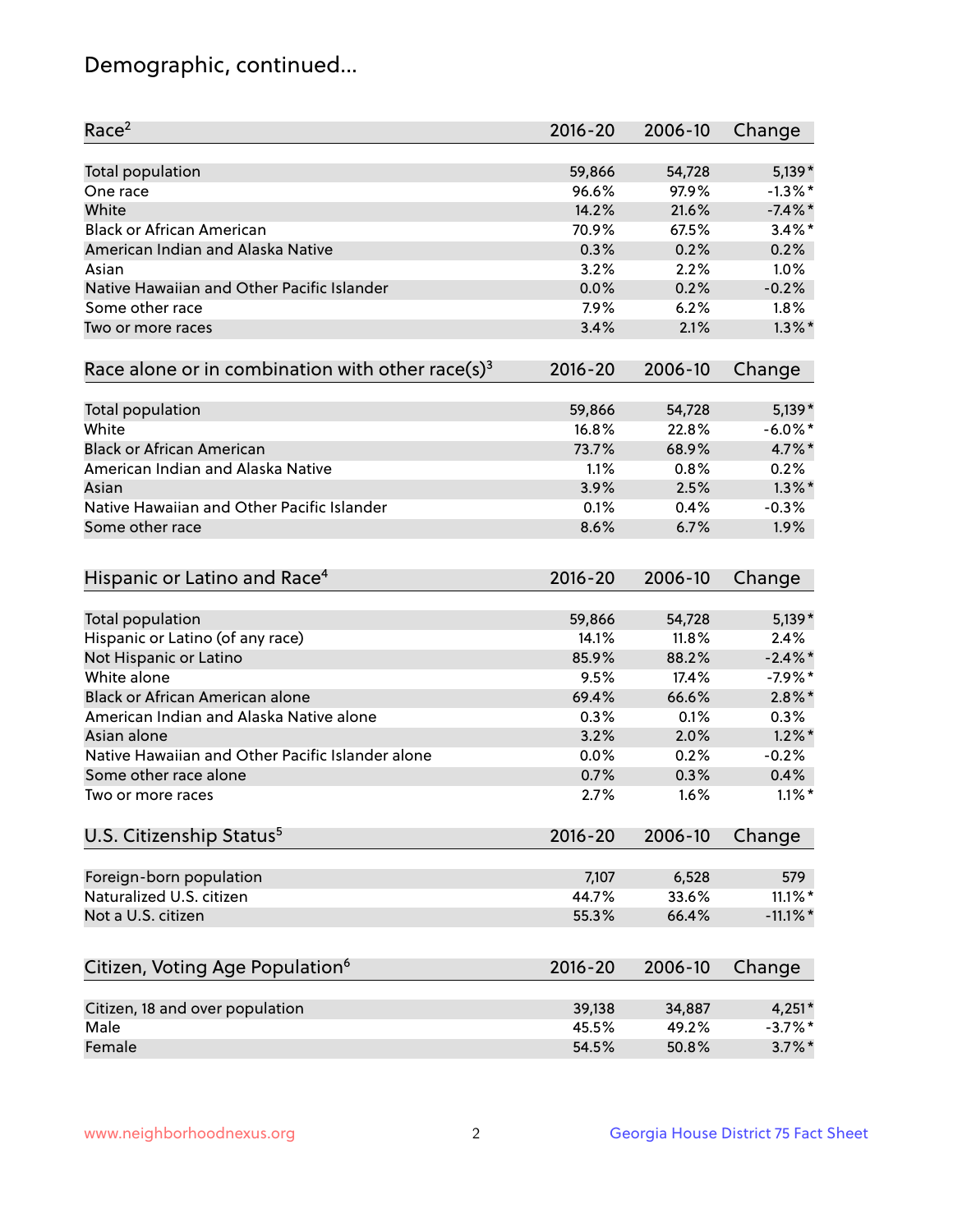#### Economic

| Income <sup>7</sup>                                 | $2016 - 20$ | 2006-10 | Change     |
|-----------------------------------------------------|-------------|---------|------------|
|                                                     |             |         |            |
| All households                                      | 18,863      | 17,165  | $1,698*$   |
| Less than \$10,000                                  | 7.3%        | 7.1%    | 0.2%       |
| \$10,000 to \$14,999                                | 2.0%        | 5.8%    | $-3.9\%$ * |
| \$15,000 to \$24,999                                | 10.3%       | 11.3%   | $-1.0%$    |
| \$25,000 to \$34,999                                | 11.7%       | 12.4%   | $-0.7%$    |
| \$35,000 to \$49,999                                | 15.8%       | 22.2%   | $-6.3\%$ * |
| \$50,000 to \$74,999                                | 21.8%       | 22.3%   | $-0.5%$    |
| \$75,000 to \$99,999                                | 15.9%       | 11.4%   | 4.5%*      |
| \$100,000 to \$149,999                              | 10.4%       | 6.1%    | 4.2%*      |
| \$150,000 to \$199,999                              | 3.5%        | 1.3%    | $2.2\%$ *  |
| \$200,000 or more                                   | 1.4%        | 0.1%    | 1.2%       |
| Median household income (dollars)                   | 52,628      | 43,856  | $8,771*$   |
| Mean household income (dollars)                     | 61,975      | 49,859  | 12,116 *   |
| With earnings                                       | 85.0%       | 88.6%   | $-3.6\%$ * |
| Mean earnings (dollars)                             | 60,408      | 49,161  | $11,247*$  |
| <b>With Social Security</b>                         | 22.5%       | 16.7%   | $5.8\%$ *  |
| Mean Social Security income (dollars)               | 17,092      | 13,056  | 4,036*     |
| With retirement income                              | 18.7%       | 11.7%   | $7.0\%$ *  |
| Mean retirement income (dollars)                    | 18,323      | 16,347  | 1,975      |
| With Supplemental Security Income                   | 8.2%        | 3.5%    | 4.7%*      |
| Mean Supplemental Security Income (dollars)         | 8,950       | 7,555   | 1,396      |
| With cash public assistance income                  | 3.2%        | 2.5%    | 0.7%       |
| Mean cash public assistance income (dollars)        | 2,034       | 5,433   | $-3,398*$  |
| With Food Stamp/SNAP benefits in the past 12 months | 22.6%       | 12.7%   | 9.9%*      |
|                                                     |             |         |            |
| Families                                            | 13,215      | 11,614  | $1,601*$   |
| Less than \$10,000                                  | 7.2%        | 5.1%    | 2.1%       |
| \$10,000 to \$14,999                                | 1.7%        | 5.4%    | $-3.7%$ *  |
| \$15,000 to \$24,999                                | 10.3%       | 10.3%   | 0.0%       |
| \$25,000 to \$34,999                                | 9.4%        | 11.0%   | $-1.5%$    |
| \$35,000 to \$49,999                                | 18.4%       | 22.2%   | $-3.8%$    |
| \$50,000 to \$74,999                                | 19.2%       | 22.0%   | $-2.8%$    |
| \$75,000 to \$99,999                                | 16.3%       | 13.9%   | 2.4%       |
| \$100,000 to \$149,999                              | 12.1%       | 8.4%    | $3.7\%$ *  |
| \$150,000 to \$199,999                              | 3.7%        | 1.7%    | 2.1%       |
| \$200,000 or more                                   | 1.7%        | 0.1%    | 1.6%       |
| Median family income (dollars)                      | 53,079      | 47,162  | $5,917*$   |
| Mean family income (dollars)                        | 64,795      | 54,170  | 10,625*    |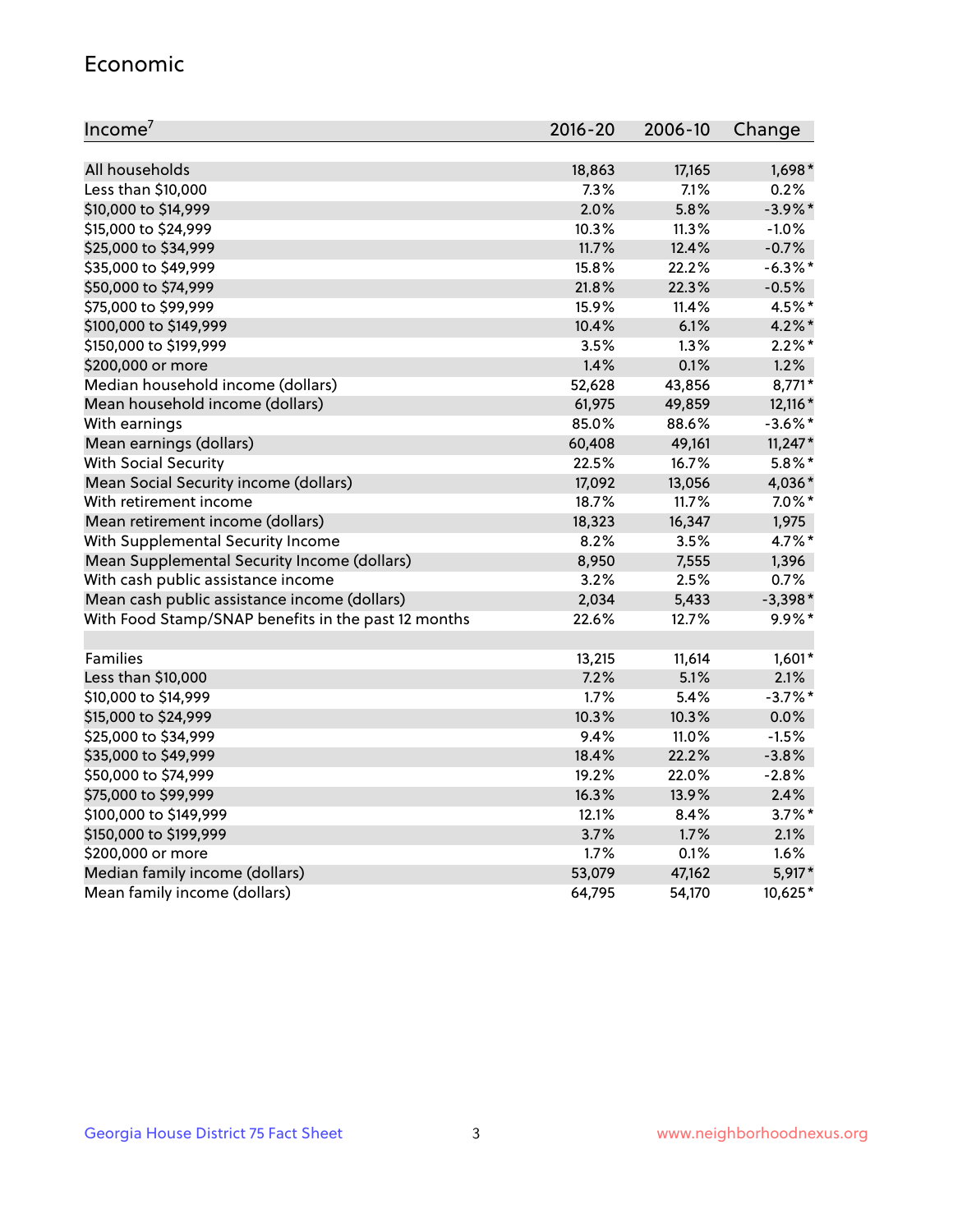## Economic, continued...

| Income, continued <sup>8</sup>                           | $2016 - 20$ | 2006-10 | Change   |
|----------------------------------------------------------|-------------|---------|----------|
|                                                          |             |         |          |
| Nonfamily households                                     | 5,649       | 5,551   | 98       |
| Median nonfamily income (dollars)                        | 37,963      | 36,527  | 1,436    |
| Mean nonfamily income (dollars)                          | 46,632      | 38,883  | 7,749*   |
|                                                          |             |         |          |
| Median earnings for workers (dollars)                    | 30,722      | 26,265  | $4,457*$ |
| Median earnings for male full-time, year-round workers   | 42,295      | 37,071  | $5,224*$ |
| (dollars)                                                |             |         |          |
| Median earnings for female full-time, year-round workers | 35,657      | 33,792  | $1,864*$ |
| (dollars)                                                |             |         |          |
|                                                          |             |         |          |
| Per capita income (dollars)                              | 21,262      | 17,351  | $3,911*$ |
|                                                          |             |         |          |
| Families and People Below Poverty Level <sup>9</sup>     | 2016-20     | 2006-10 | Change   |
|                                                          |             |         |          |
| <b>All families</b>                                      | 14.6%       | 14.0%   | 0.6%     |
| With related children under 18 years                     | 21.6%       | 19.6%   | 2.0%     |
| With related children under 5 years only                 | 18.1%       | 17.8%   | 0.3%     |
| Married couple families                                  | 6.1%        | 6.4%    | $-0.3%$  |
| With related children under 18 years                     | 7.0%        | 9.8%    | $-2.8%$  |
| With related children under 5 years only                 | 4.8%        | 12.5%   | $-7.7%$  |
| Families with female householder, no husband present     | 26.1%       | 24.7%   | 1.4%     |
| With related children under 18 years                     | 34.2%       | 29.7%   | 4.4%     |
|                                                          | 33.7%       | 29.6%   | 4.1%     |
| With related children under 5 years only                 |             |         |          |
| All people                                               | 17.2%       | 16.8%   | 0.5%     |
| Under 18 years                                           | 26.3%       | 25.7%   | 0.6%     |
| Related children under 18 years                          | 26.0%       | 25.1%   | 0.9%     |
| Related children under 5 years                           | 21.4%       | 26.8%   | $-5.4%$  |
| Related children 5 to 17 years                           | 27.8%       | 24.5%   | 3.3%     |
| 18 years and over                                        | 13.5%       | 12.8%   | 0.7%     |
| 18 to 64 years                                           | 14.2%       | 13.6%   | 0.7%     |
| 65 years and over                                        | 7.5%        | 5.6%    | 1.9%     |
| People in families                                       | 16.3%       | 15.9%   | 0.4%     |
| Unrelated individuals 15 years and over                  | 21.7%       | 21.6%   | 0.1%     |
|                                                          |             |         |          |
| Non-Hispanic white people                                | 12.1%       | 8.5%    | 3.6%     |
| Black or African-American people                         | 19.9%       | 17.3%   | 2.6%     |
| Asian people                                             | 2.1%        | 10.0%   | $-7.9%$  |
| Hispanic or Latino people                                | 14.1%       | 29.1%   | $-15.0%$ |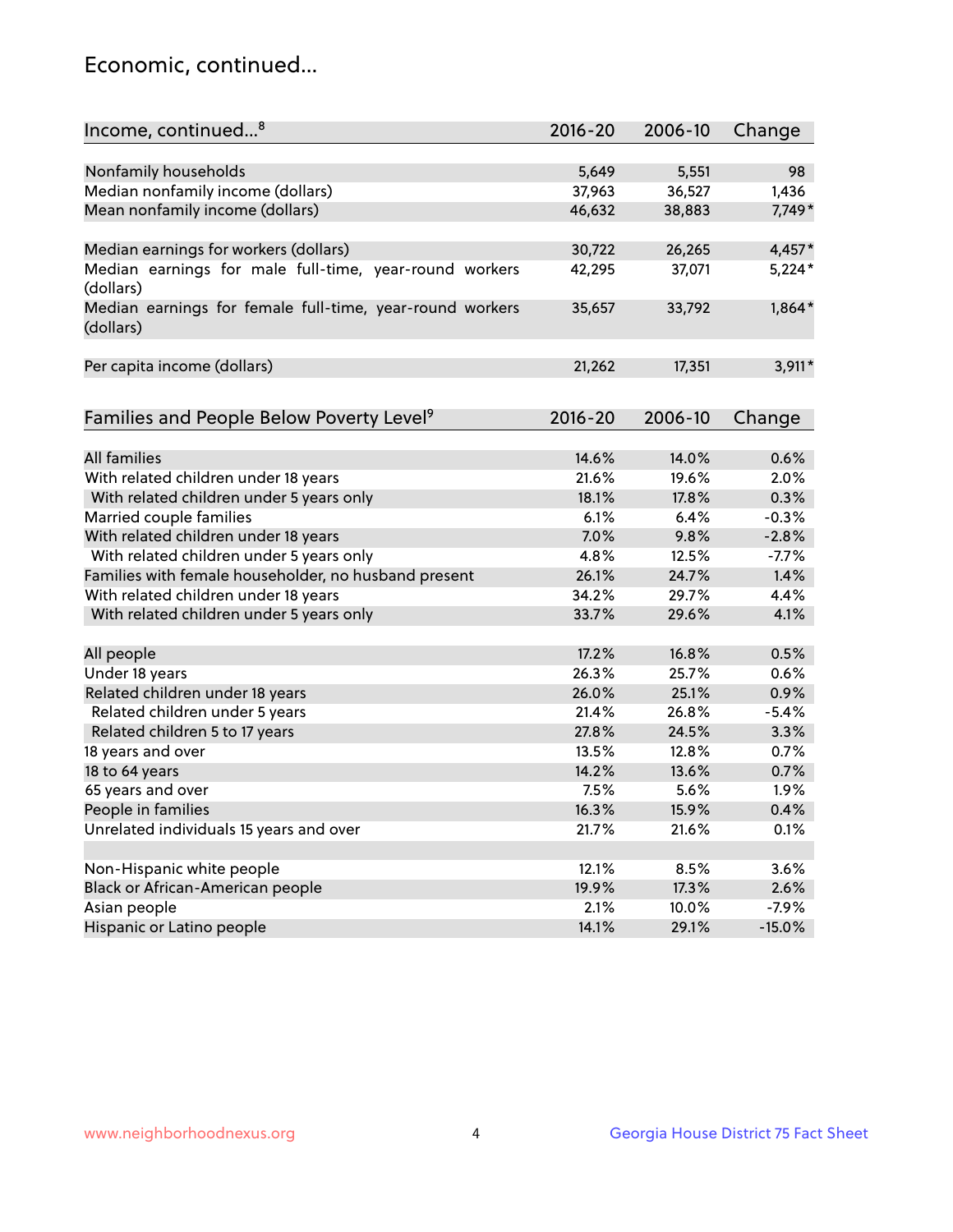## Employment

| Employment Status <sup>10</sup>                                                               | $2016 - 20$ | 2006-10 | Change      |
|-----------------------------------------------------------------------------------------------|-------------|---------|-------------|
|                                                                                               |             |         |             |
| Population 16 years and over                                                                  | 44,550      | 41,089  | $3,462*$    |
| In labor force                                                                                | 63.7%       | 65.5%   | $-1.8%$     |
| Civilian labor force                                                                          | 63.6%       | 65.0%   | $-1.4%$     |
| Employed                                                                                      | 60.0%       | 55.6%   | 4.3%*       |
| Unemployed                                                                                    | 3.7%        | 9.4%    | $-5.7%$     |
| <b>Armed Forces</b>                                                                           | 0.1%        | 0.5%    | $-0.4%$     |
| Not in labor force                                                                            | 36.3%       | 34.5%   | 1.8%        |
|                                                                                               |             |         |             |
| Civilian labor force                                                                          | 28,350      | 26,717  | 1,633       |
| <b>Unemployment Rate</b>                                                                      | 5.8%        | 14.4%   | $-8.7%$     |
| Females 16 years and over                                                                     | 24,026      | 20,773  | $3,254*$    |
| In labor force                                                                                | 61.0%       | 67.4%   | $-6.4\%$ *  |
| Civilian labor force                                                                          | 61.0%       | 67.2%   | $-6.3\%$ *  |
| Employed                                                                                      | 57.4%       | 58.3%   | $-0.9%$     |
|                                                                                               |             |         |             |
| Own children of the householder under 6 years                                                 | 5,513       | 4,542   | $971*$      |
| All parents in family in labor force                                                          | 69.2%       | 75.7%   | $-6.4%$     |
|                                                                                               |             |         |             |
| Own children of the householder 6 to 17 years                                                 | 10,803      | 10,157  | 646         |
| All parents in family in labor force                                                          | 65.9%       | 78.9%   | $-13.1\%$ * |
|                                                                                               |             |         |             |
| Industry <sup>11</sup>                                                                        | $2016 - 20$ | 2006-10 | Change      |
|                                                                                               |             |         |             |
| Civilian employed population 16 years and over                                                | 26,708      | 22,859  | 3,850*      |
| Agriculture, forestry, fishing and hunting, and mining                                        | 0.2%        | 0.5%    | $-0.3%$     |
| Construction                                                                                  | 7.4%        | 7.2%    | 0.2%        |
| Manufacturing                                                                                 | 7.2%        | 7.4%    | $-0.2%$     |
| Wholesale trade                                                                               | 3.1%        | 3.7%    | $-0.6%$     |
| Retail trade                                                                                  | 16.0%       | 9.6%    | $6.4\%$ *   |
| Transportation and warehousing, and utilities                                                 | 11.1%       | 15.0%   | $-3.9\%$ *  |
| Information                                                                                   | 1.4%        | 2.4%    | $-1.1%$     |
| Finance and insurance, and real estate and rental and leasing                                 | 3.8%        | 6.1%    | $-2.3%$     |
| Professional, scientific, and management, and administrative<br>and waste management services | 8.8%        | 11.0%   | $-2.1%$     |
| Educational services, and health care and social assistance                                   | 20.9%       | 17.1%   | $3.8\%$ *   |
|                                                                                               |             |         |             |
| Arts, entertainment, and recreation, and accommodation and<br>food services                   | 9.9%        | 7.9%    | $1.9\%$     |
| Other services, except public administration                                                  | 4.5%        | 3.8%    | 0.7%        |
| Public administration                                                                         | 5.7%        | 8.4%    | $-2.7\%$ *  |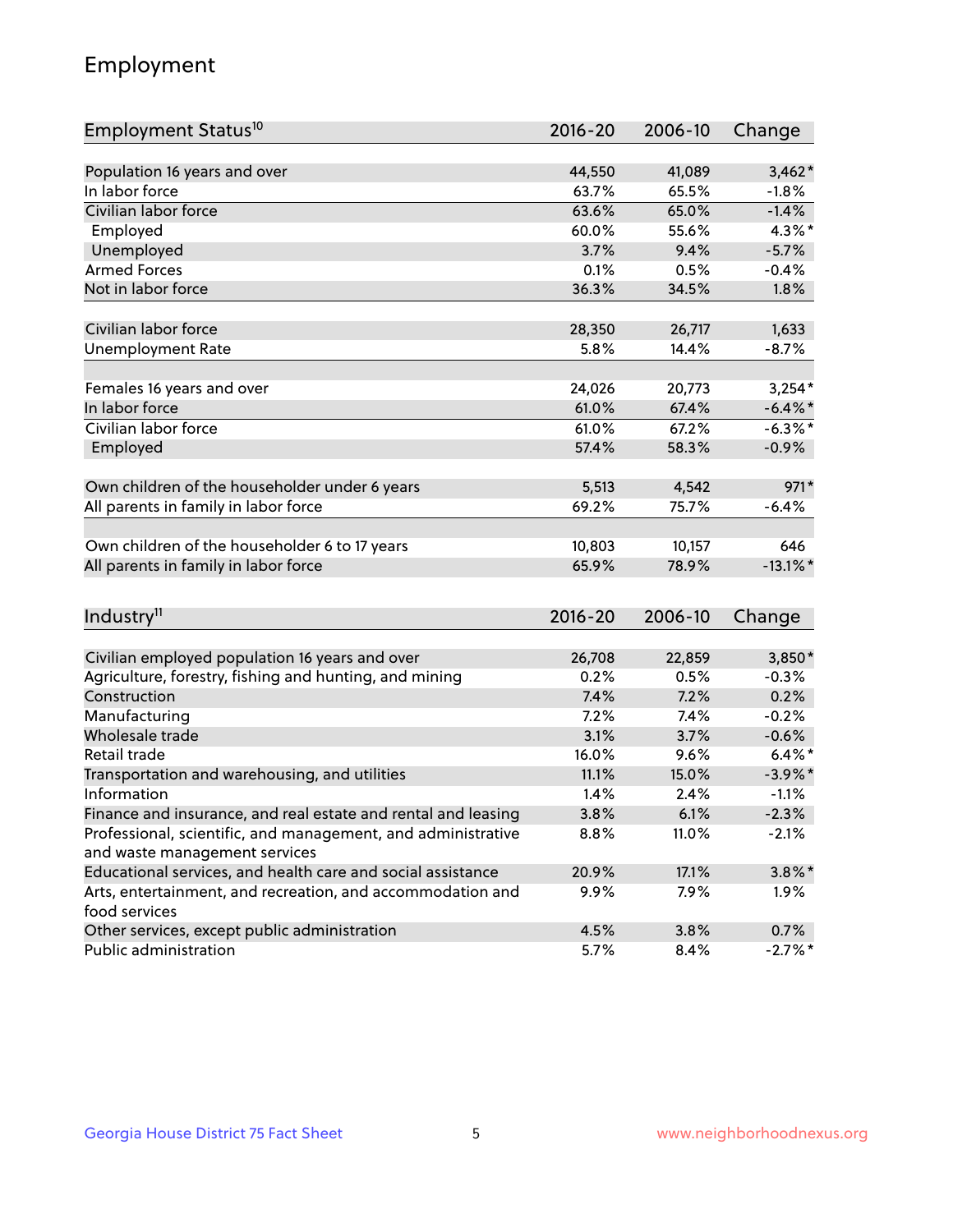## Employment, continued...

| Occupation <sup>12</sup>                                                    | $2016 - 20$ | 2006-10 | Change     |
|-----------------------------------------------------------------------------|-------------|---------|------------|
| Civilian employed population 16 years and over                              | 26,708      | 22,859  | 3,850*     |
| Management, business, science, and arts occupations                         | 23.9%       | 23.3%   | 0.6%       |
| Service occupations                                                         | 19.5%       | 17.3%   | 2.2%       |
| Sales and office occupations                                                | 24.6%       | 29.0%   | $-4.4\%$ * |
|                                                                             |             |         | 0.6%       |
| Natural<br>and<br>resources,<br>construction,<br>maintenance<br>occupations | 10.3%       | 9.7%    |            |
| Production, transportation, and material moving occupations                 | 21.7%       | 20.7%   | 0.9%       |
| Class of Worker <sup>13</sup>                                               | $2016 - 20$ | 2006-10 | Change     |
|                                                                             |             |         |            |
| Civilian employed population 16 years and over                              | 26,708      | 22,859  | 3,850*     |
| Private wage and salary workers                                             | 81.5%       | 76.2%   | 5.2%       |
| Government workers                                                          | 14.8%       | 18.8%   | $-4.0\%$ * |
| Self-employed in own not incorporated business workers                      | 3.3%        | 4.9%    | $-1.5%$    |
| Unpaid family workers                                                       | 0.4%        | 0.1%    | 0.3%       |
| Job Flows <sup>14</sup>                                                     | 2019        | 2010    | Change     |
|                                                                             |             |         |            |
| Total Jobs in district                                                      | 17,202      | 17,530  | $-328$     |
| Held by residents of district                                               | 8.3%        | 8.7%    | $-0.4%$    |
| Held by non-residents of district                                           | 91.7%       | 91.3%   | 0.4%       |
| Jobs by Industry Sector <sup>15</sup>                                       | 2019        | 2010    | Change     |
|                                                                             |             |         |            |
| Total Jobs in district                                                      | 17,202      | 17,530  | $-328$     |
| Goods Producing sectors                                                     | 4.7%        | 4.8%    | $-0.1%$    |
| Trade, Transportation, and Utilities sectors                                | 17.3%       | 17.9%   | $-0.6%$    |
| All Other Services sectors                                                  | 78.0%       | 77.2%   | 0.7%       |
| Total Jobs in district held by district residents                           | 1,429       | 1,521   | $-92$      |
|                                                                             |             |         |            |
| <b>Goods Producing sectors</b>                                              | 4.1%        | 4.8%    | $-0.7%$    |
| Trade, Transportation, and Utilities sectors                                | 13.4%       | 10.6%   | 2.8%       |
| All Other Services sectors                                                  | 82.5%       | 84.6%   | $-2.1%$    |
| Jobs by Earnings <sup>16</sup>                                              | 2019        | 2010    | Change     |
|                                                                             |             |         |            |
| Total Jobs in district                                                      | 17,202      | 17,530  | $-328$     |
| Jobs with earnings \$1250/month or less                                     | 27.5%       | 27.9%   | $-0.4%$    |
| Jobs with earnings \$1251/month to \$3333/month                             | 31.4%       | 41.8%   | $-10.3%$   |
| Jobs with earnings greater than \$3333/month                                | 41.1%       | 30.4%   | 10.8%      |
|                                                                             |             |         |            |
| Total Jobs in district held by district residents                           | 1,429       | 1,521   | $-92$      |
| Jobs with earnings \$1250/month or less                                     | 30.2%       | 29.5%   | 0.7%       |
| Jobs with earnings \$1251/month to \$3333/month                             | 36.5%       | 46.4%   | $-9.9%$    |
| Jobs with earnings greater than \$3333/month                                | 33.3%       | 24.1%   | 9.2%       |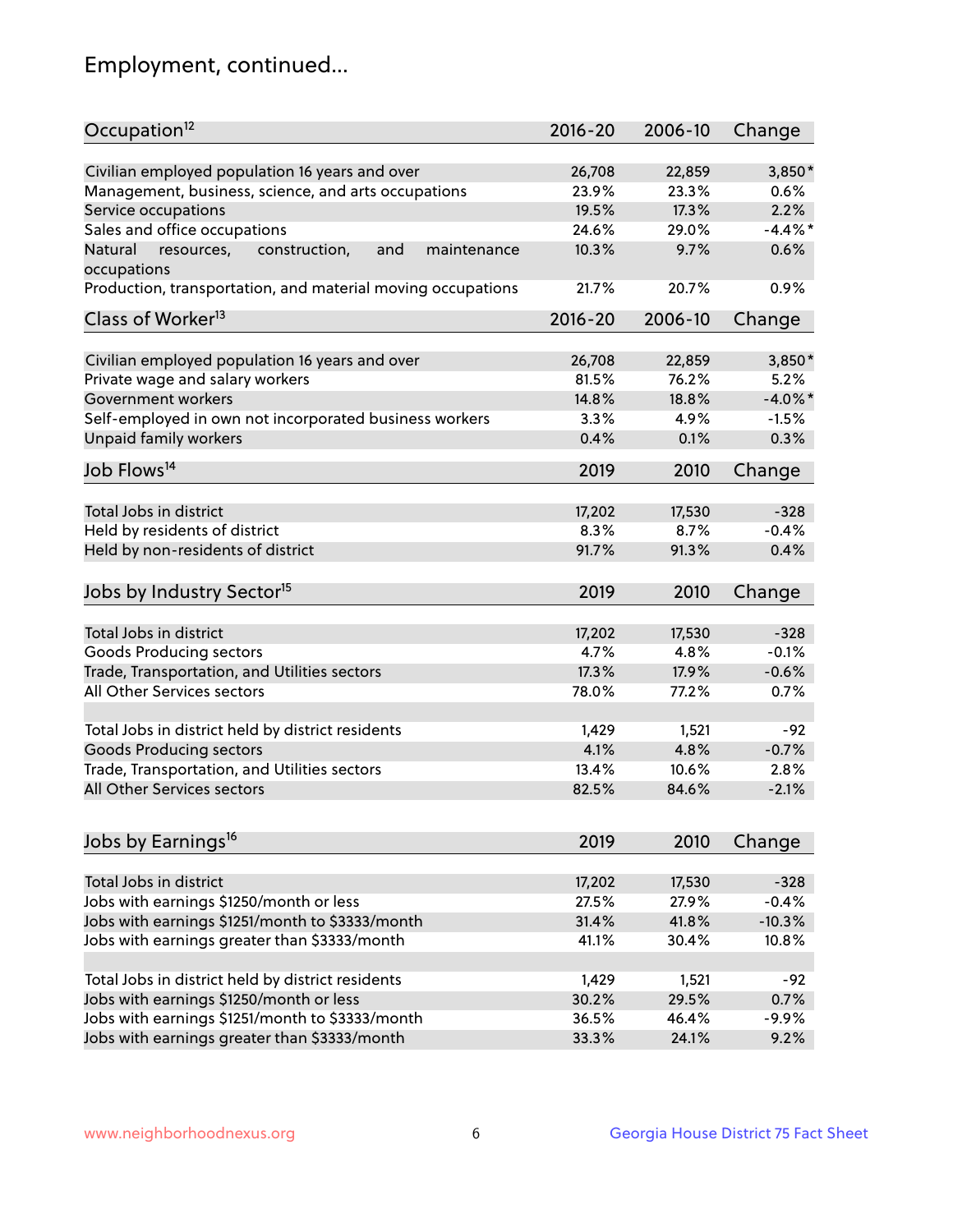## Employment, continued...

| 2019   | 2010   | Change  |
|--------|--------|---------|
|        |        |         |
| 17,202 | 17,530 | $-328$  |
| 22.0%  | 23.2%  | $-1.3%$ |
| 55.7%  | 59.9%  | $-4.2%$ |
| 22.3%  | 16.9%  | 5.4%    |
|        |        |         |
| 1,429  | 1.521  | $-92$   |
| 20.1%  | 22.0%  | $-1.9%$ |
| 53.1%  | 57.3%  | $-4.2%$ |
| 26.8%  | 20.7%  | 6.1%    |
|        |        |         |

#### Education

| School Enrollment <sup>18</sup>                | $2016 - 20$ | 2006-10 | Change     |
|------------------------------------------------|-------------|---------|------------|
|                                                |             |         |            |
| Population 3 years and over enrolled in school | 17,450      | 15,924  | 1,525      |
| Nursery school, preschool                      | 4.8%        | 7.2%    | $-2.4\%$ * |
| Kindergarten                                   | 5.2%        | 4.9%    | 0.3%       |
| Elementary school (grades 1-8)                 | 45.1%       | 44.0%   | $1.1\%$    |
| High school (grades 9-12)                      | 21.1%       | 24.8%   | $-3.7%$    |
| College or graduate school                     | 23.8%       | 19.2%   | $4.6\%$ *  |
| Educational Attainment <sup>19</sup>           | $2016 - 20$ | 2006-10 | Change     |
|                                                |             |         |            |
| Population 25 years and over                   | 36,435      | 32,908  | $3,527*$   |
| Less than 9th grade                            | 7.2%        | 6.3%    | $0.9\%$    |
| 9th to 12th grade, no diploma                  | 8.7%        | 10.9%   | $-2.1%$    |
| High school graduate (includes equivalency)    | 32.2%       | 34.0%   | $-1.9%$    |
| Some college, no degree                        | 24.2%       | 25.3%   | $-1.1%$    |
| Associate's degree                             | 8.7%        | 6.9%    | $1.8\%$ *  |
| Bachelor's degree                              | 11.3%       | 11.7%   | $-0.4%$    |
| Graduate or professional degree                | $7.7\%$     | 4.9%    | 2.8%       |
|                                                |             |         |            |
| Percent high school graduate or higher         | 84.1%       | 82.8%   | $1.2\%$    |
| Percent bachelor's degree or higher            | 19.0%       | 16.6%   | 2.4%       |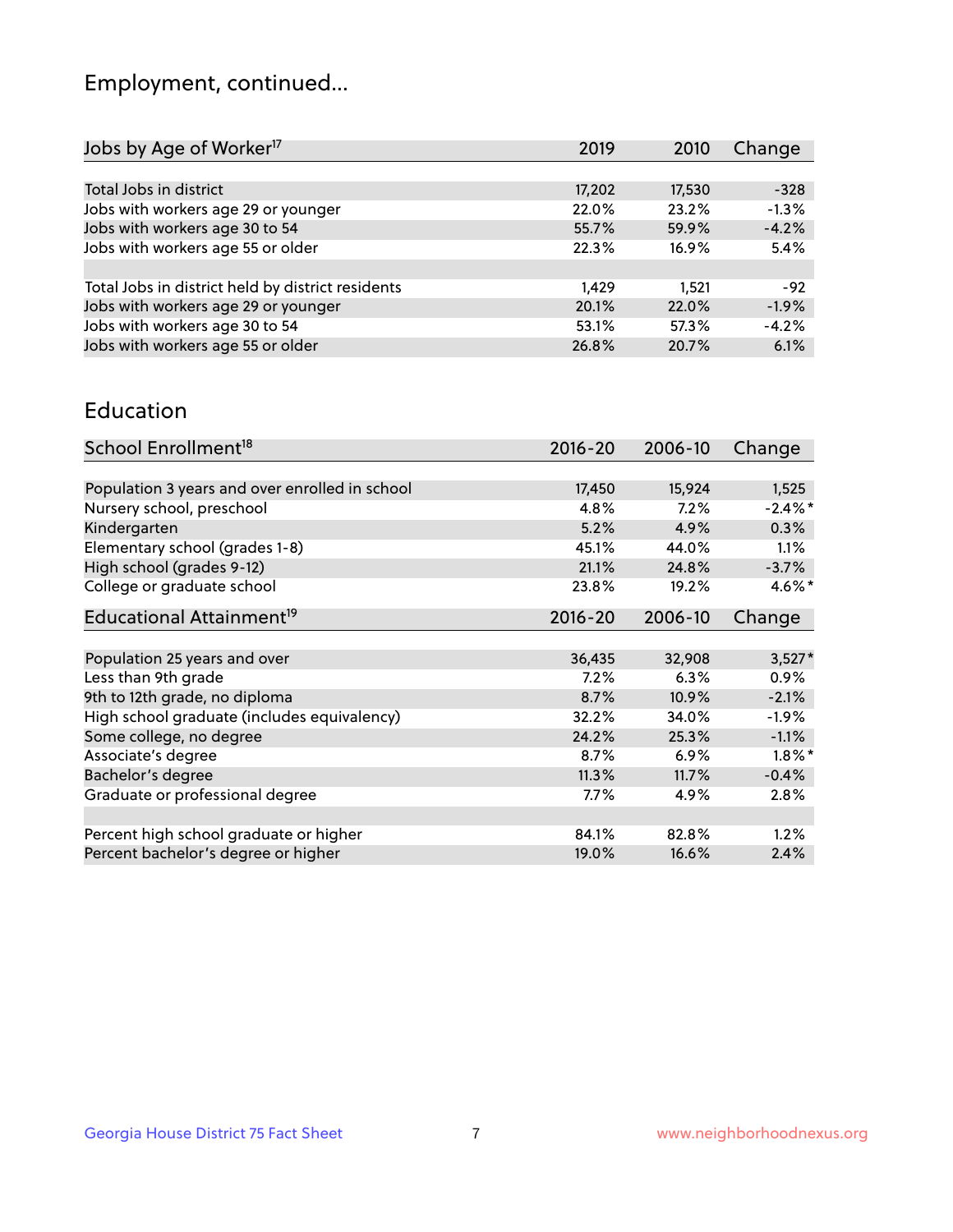## Housing

| Households by Type <sup>20</sup>                     | 2016-20     | 2006-10 | Change     |
|------------------------------------------------------|-------------|---------|------------|
|                                                      |             |         |            |
| <b>Total households</b>                              | 18,863      | 17,165  | 1,698*     |
| Family households (families)                         | 70.1%       | 67.7%   | 2.4%       |
| With own children under 18 years                     | 31.9%       | 38.8%   | $-6.9\%$ * |
| Married-couple family                                | 34.2%       | 38.1%   | $-3.9\%$ * |
| With own children of the householder under 18 years  | 14.2%       | 19.9%   | $-5.8\%$ * |
| Male householder, no wife present, family            | 7.5%        | 5.2%    | $2.3\%$ *  |
| With own children of the householder under 18 years  | 2.8%        | 2.3%    | 0.5%       |
| Female householder, no husband present, family       | 28.4%       | 24.4%   | 4.0%*      |
| With own children of the householder under 18 years  | 15.0%       | 16.6%   | $-1.6%$    |
| Nonfamily households                                 | 29.9%       | 32.3%   | $-2.4%$    |
| Householder living alone                             | 24.7%       | 28.4%   | $-3.7%$ *  |
| 65 years and over                                    | 6.1%        | 4.1%    | $2.0\%$ *  |
| Households with one or more people under 18 years    | 39.6%       | 44.5%   | $-4.9%$ *  |
| Households with one or more people 65 years and over | 18.5%       | 13.6%   | 4.9%*      |
|                                                      |             |         |            |
| Average household size                               | 3.08        | 2.96    | $0.12*$    |
| Average family size                                  | 3.67        | 3.67    | $-0.01$    |
| Housing Occupancy <sup>21</sup>                      | $2016 - 20$ | 2006-10 | Change     |
|                                                      |             |         |            |
| Total housing units                                  | 21,007      | 20,250  | 758*       |
| Occupied housing units                               | 89.8%       | 84.8%   | $5.0\%$ *  |
| Vacant housing units                                 | 10.2%       | 15.2%   | $-5.0\%$ * |
| Homeowner vacancy rate                               | 3.3         | 6.2     | $-2.9$     |
| Rental vacancy rate                                  | 10.7        | 13.9    | $-3.2$     |
| Units in Structure <sup>22</sup>                     | $2016 - 20$ | 2006-10 | Change     |
|                                                      |             |         |            |
| Total housing units                                  | 21,007      | 20,250  | 758*       |
| 1-unit, detached                                     | 68.6%       | 72.2%   | $-3.6\%$ * |
| 1-unit, attached                                     | 3.9%        | 2.9%    | 1.0%       |
| 2 units                                              | 1.6%        | 2.2%    | $-0.6%$    |
| 3 or 4 units                                         | 3.1%        | 3.1%    | 0.1%       |
| 5 to 9 units                                         | 8.3%        | 7.0%    | 1.2%       |
| 10 to 19 units                                       | 6.9%        | 4.8%    | 2.1%       |
| 20 or more units                                     | 3.0%        | 2.5%    | 0.5%       |
| Mobile home                                          | 4.6%        | 5.3%    | $-0.7%$    |
| Boat, RV, van, etc.                                  | 0.1%        | 0.1%    | 0.0%       |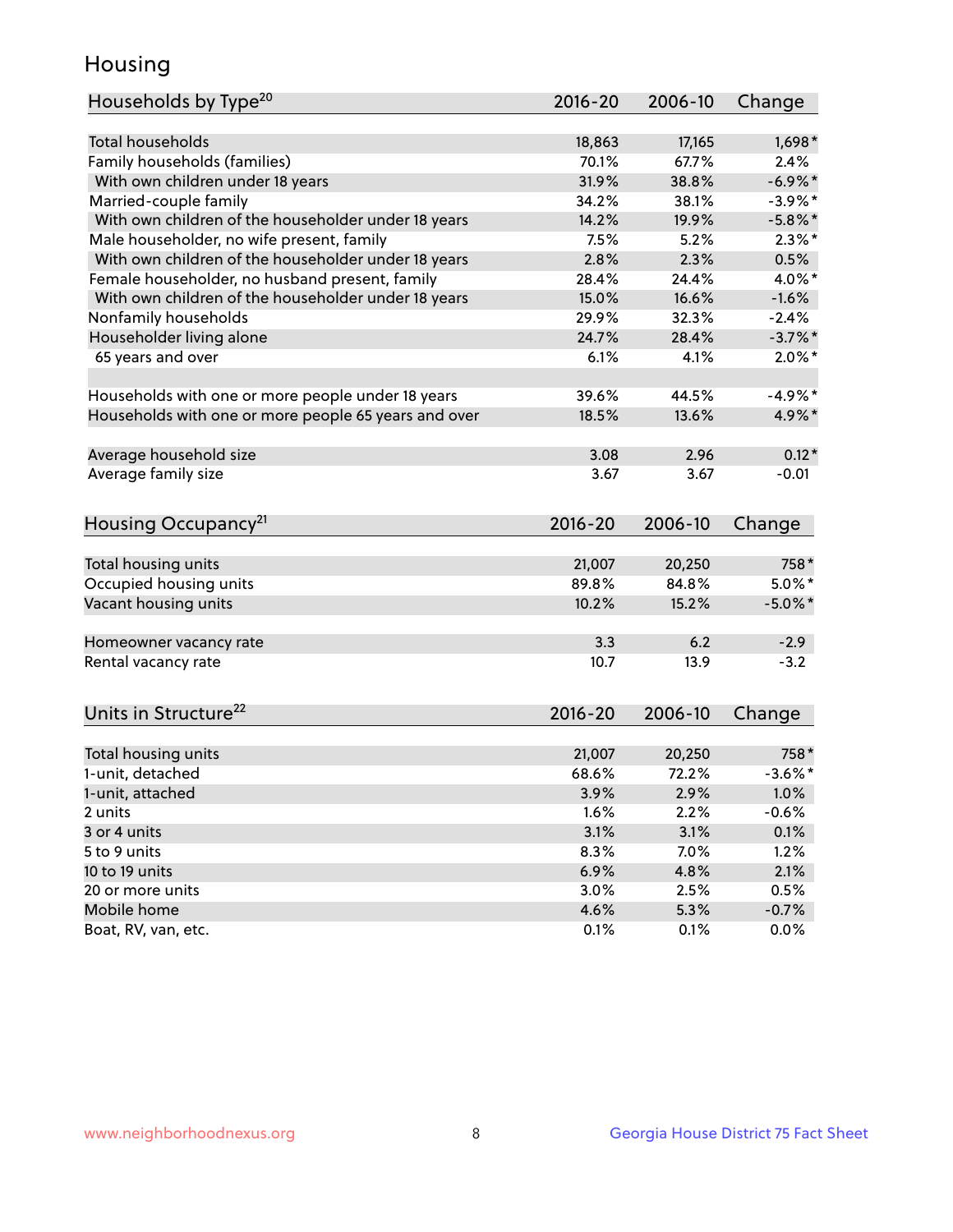## Housing, Continued...

| Year Structure Built <sup>23</sup>             | 2016-20     | 2006-10 | Change      |
|------------------------------------------------|-------------|---------|-------------|
| Total housing units                            | 21,007      | 20,250  | 758*        |
| Built 2014 or later                            | 3.8%        | (X)     | (X)         |
| Built 2010 to 2013                             | 0.8%        | (X)     | (X)         |
| Built 2000 to 2009                             | 19.5%       | 20.0%   | $-0.5%$     |
| Built 1990 to 1999                             | 19.4%       | 19.4%   | $-0.0%$     |
| Built 1980 to 1989                             | 25.0%       | 26.3%   | $-1.3%$     |
| Built 1970 to 1979                             | 19.5%       | 20.7%   | $-1.2%$     |
| Built 1960 to 1969                             | 8.8%        | 9.4%    | $-0.7%$     |
| Built 1950 to 1959                             | 1.9%        | 2.8%    | $-0.9%$     |
| Built 1940 to 1949                             | 0.5%        | 0.6%    | $-0.1%$     |
| Built 1939 or earlier                          | 0.7%        | 0.7%    | $-0.0%$     |
| Housing Tenure <sup>24</sup>                   | $2016 - 20$ | 2006-10 | Change      |
|                                                |             |         |             |
| Occupied housing units                         | 18,863      | 17,165  | $1,698*$    |
| Owner-occupied                                 | 48.8%       | 63.2%   | $-14.3\%$ * |
| Renter-occupied                                | 51.2%       | 36.8%   | 14.3%*      |
| Average household size of owner-occupied unit  | 2.91        | 2.96    | $-0.05$     |
| Average household size of renter-occupied unit | 3.24        | 2.94    | $0.30*$     |
| Residence 1 Year Ago <sup>25</sup>             | $2016 - 20$ | 2006-10 | Change      |
|                                                |             |         |             |
| Population 1 year and over                     | 58,733      | 54,018  | $4,715*$    |
| Same house                                     | 82.9%       | 78.3%   | 4.6%*       |
| Different house in the U.S.                    | 16.8%       | 21.0%   | $-4.2\%$ *  |
| Same county                                    | 7.6%        | 11.2%   | $-3.6\%$ *  |
| Different county                               | 9.2%        | 9.8%    | $-0.6%$     |
| Same state                                     | 6.7%        | 7.0%    | $-0.2%$     |
| Different state                                | 2.5%        | 2.9%    | $-0.4%$     |
| Abroad                                         | 0.2%        | 0.6%    | $-0.4%$     |
| Value of Housing Unit <sup>26</sup>            | $2016 - 20$ | 2006-10 | Change      |
| Owner-occupied units                           | 9,210       | 10,842  | $-1,632*$   |
| Less than \$50,000                             | 7.1%        | 6.8%    | 0.3%        |
| \$50,000 to \$99,999                           | 40.5%       | 20.7%   | 19.8%*      |
| \$100,000 to \$149,999                         | 23.4%       | 46.9%   | $-23.6\%$ * |
| \$150,000 to \$199,999                         | 16.8%       | 18.1%   | $-1.3%$     |
| \$200,000 to \$299,999                         | 7.4%        | 6.7%    | 0.7%        |
| \$300,000 to \$499,999                         | 2.2%        | 0.5%    | 1.7%        |
| \$500,000 to \$999,999                         | 1.5%        | 0.2%    | 1.3%        |
| \$1,000,000 or more                            | 1.1%        | 0.0%    | 1.1%        |
| Median (dollars)                               | 105,413     | 121,121 | $-15,708*$  |
| Mortgage Status <sup>27</sup>                  | $2016 - 20$ | 2006-10 | Change      |
| Owner-occupied units                           | 9,210       | 10,842  | $-1,632*$   |
| Housing units with a mortgage                  | 65.8%       | 84.8%   | $-19.0\%$ * |
| Housing units without a mortgage               | 34.2%       | 15.2%   | 19.0%*      |
|                                                |             |         |             |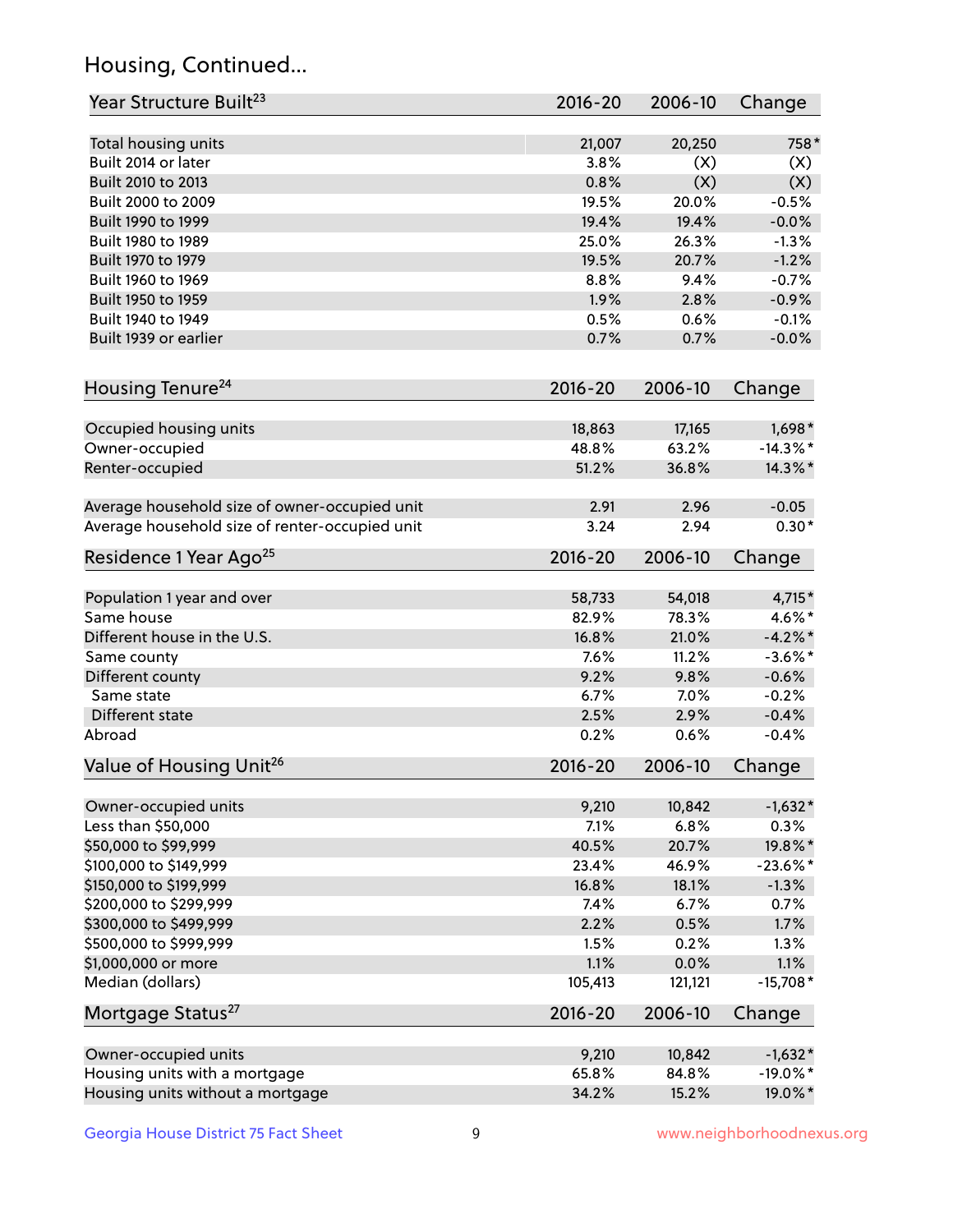## Housing, Continued...

| Selected Monthly Owner Costs <sup>28</sup>                                            | 2016-20     | 2006-10 | Change     |
|---------------------------------------------------------------------------------------|-------------|---------|------------|
| Housing units with a mortgage                                                         | 6,064       | 9,196   | $-3,132*$  |
| Less than \$300                                                                       | 0.7%        | 0.0%    | $0.7\%$    |
| \$300 to \$499                                                                        | 1.4%        | 0.7%    | 0.7%       |
| \$500 to \$999                                                                        | 34.5%       | 24.5%   | $9.9\%$ *  |
| \$1,000 to \$1,499                                                                    | 43.8%       | 47.5%   | $-3.7%$    |
| \$1,500 to \$1,999                                                                    | 15.4%       | 20.1%   | $-4.6\%$ * |
| \$2,000 to \$2,999                                                                    | 3.8%        | 6.8%    | $-3.0%$    |
| \$3,000 or more                                                                       | 0.3%        | 0.3%    | 0.0%       |
| Median (dollars)                                                                      | 1,134       | 1,226   | $-92*$     |
| Housing units without a mortgage                                                      | 3,146       | 1,646   | $1,501*$   |
| Less than \$150                                                                       | 1.5%        | 2.5%    | $-1.0%$    |
| \$150 to \$249                                                                        | 7.1%        | 15.8%   | $-8.6%$    |
| \$250 to \$349                                                                        | 29.2%       | 22.7%   | 6.5%       |
| \$350 to \$499                                                                        | 27.4%       | 29.9%   | $-2.5%$    |
| \$500 to \$699                                                                        | 26.5%       | 22.1%   | 4.4%       |
| \$700 or more                                                                         | 8.2%        | 7.0%    | 1.2%       |
| Median (dollars)                                                                      | 406         | 391     | 15         |
| Selected Monthly Owner Costs as a Percentage of<br>Household Income <sup>29</sup>     | $2016 - 20$ | 2006-10 | Change     |
| Housing units with a mortgage (excluding units where<br>SMOCAPI cannot be computed)   | 6,012       | 9,156   | $-3,144*$  |
| Less than 20.0 percent                                                                | 41.7%       | 25.6%   | 16.1%*     |
| 20.0 to 24.9 percent                                                                  | 18.3%       | 16.6%   | 1.7%       |
| 25.0 to 29.9 percent                                                                  | 7.2%        | 12.1%   | $-4.9\%*$  |
| 30.0 to 34.9 percent                                                                  | 6.2%        | 10.4%   | $-4.2\%$ * |
| 35.0 percent or more                                                                  | 26.6%       | 35.4%   | $-8.8\%$ * |
| Not computed                                                                          | 52          | 40      | $12 \,$    |
| Housing unit without a mortgage (excluding units where<br>SMOCAPI cannot be computed) | 3,128       | 1,608   | 1,520*     |
| Less than 10.0 percent                                                                | 53.1%       | 39.9%   | 13.2%      |
| 10.0 to 14.9 percent                                                                  | 22.2%       | 24.1%   | $-1.9%$    |
| 15.0 to 19.9 percent                                                                  | 9.0%        | 11.5%   | $-2.5%$    |
| 20.0 to 24.9 percent                                                                  | 3.8%        | 8.1%    | $-4.3%$    |
| 25.0 to 29.9 percent                                                                  | 5.8%        | 6.6%    | $-0.8%$    |
| 30.0 to 34.9 percent                                                                  | 0.6%        | 3.4%    | $-2.8%$    |
| 35.0 percent or more                                                                  | 5.4%        | 6.4%    | $-1.0%$    |
| Not computed                                                                          | 18          | 38      | $-20$      |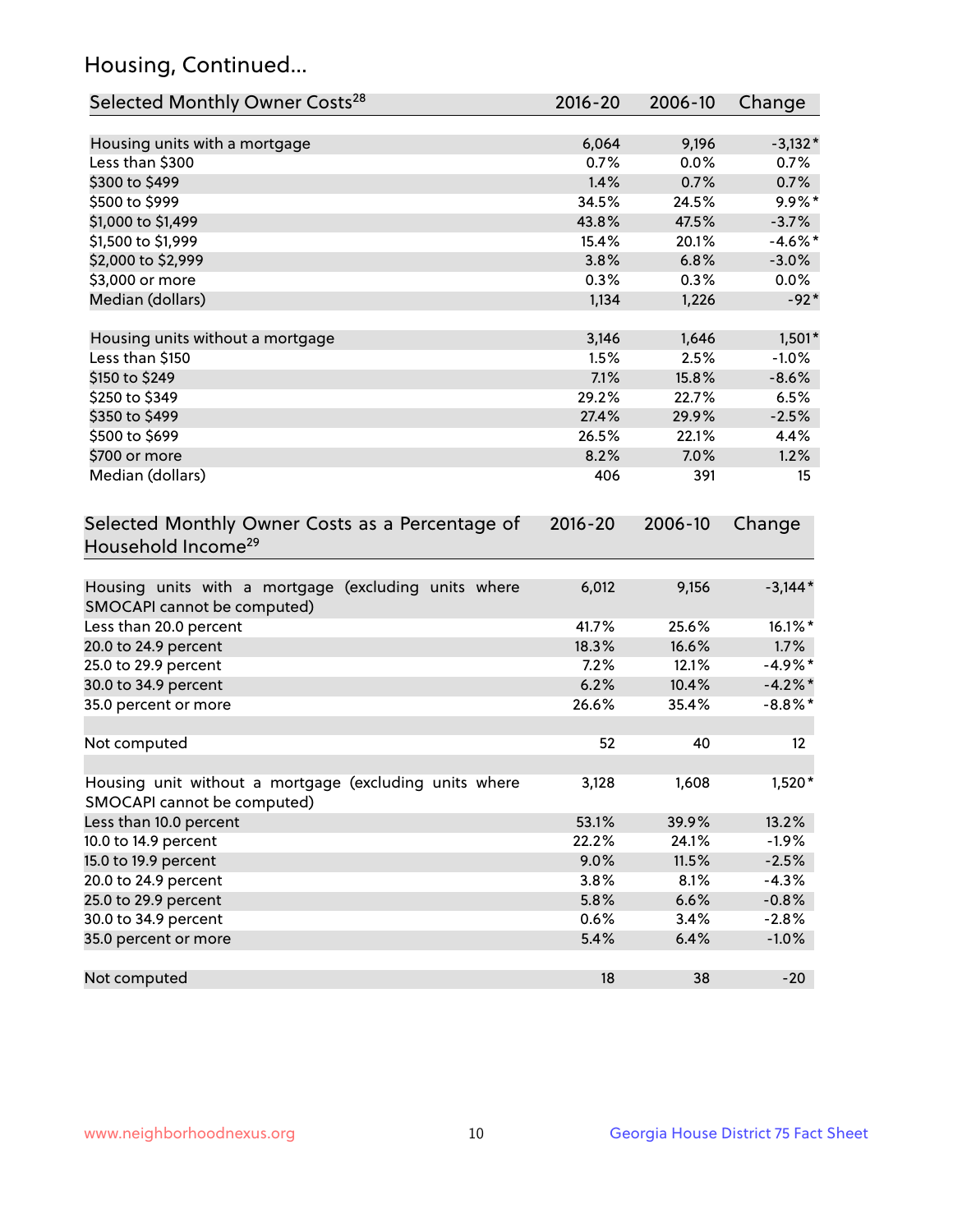## Housing, Continued...

| Gross Rent <sup>30</sup>                                     | 2016-20     | 2006-10 | Change     |
|--------------------------------------------------------------|-------------|---------|------------|
|                                                              |             |         |            |
| Occupied units paying rent                                   | 9,385       | 6,142   | $3,242*$   |
| Less than \$200                                              | 2.0%        | 0.8%    | 1.2%       |
| \$200 to \$499                                               | 3.9%        | 7.2%    | $-3.3%$    |
| \$500 to \$749                                               | 5.3%        | 22.1%   | $-16.8%$   |
| \$750 to \$999                                               | 30.1%       | 26.3%   | 3.8%       |
| \$1,000 to \$1,499                                           | 51.2%       | 34.9%   | $16.3\%$ * |
| \$1,500 to \$1,999                                           | 7.4%        | 7.8%    | $-0.4%$    |
| \$2,000 or more                                              | 0.1%        | $0.9\%$ | $-0.8%$    |
| Median (dollars)                                             | 1,067       | 1,091   | $-23$      |
|                                                              |             |         |            |
| No rent paid                                                 | 268         | 181     | 87         |
|                                                              |             |         |            |
| Gross Rent as a Percentage of Household Income <sup>31</sup> | $2016 - 20$ | 2006-10 | Change     |
|                                                              |             |         |            |

| Occupied units paying rent (excluding units where GRAPI<br>cannot be computed) | 9,137 | 5,872 | $3,264*$    |
|--------------------------------------------------------------------------------|-------|-------|-------------|
| Less than 15.0 percent                                                         | 12.3% | 4.3%  | $8.0\%$     |
| 15.0 to 19.9 percent                                                           | 18.1% | 10.6% | $7.5\%$ *   |
| 20.0 to 24.9 percent                                                           | 12.0% | 13.6% | $-1.6%$     |
| 25.0 to 29.9 percent                                                           | 12.9% | 11.9% | 1.0%        |
| 30.0 to 34.9 percent                                                           | 8.7%  | 9.2%  | $-0.5%$     |
| 35.0 percent or more                                                           | 36.0% | 50.4% | $-14.4\%$ * |
|                                                                                |       |       |             |
| Not computed                                                                   | 516   | 451   | 65          |

## Transportation

| Commuting to Work <sup>32</sup>           | 2016-20 | 2006-10 | Change     |
|-------------------------------------------|---------|---------|------------|
|                                           |         |         |            |
| Workers 16 years and over                 | 25,964  | 22,136  | $3,828*$   |
| Car, truck, or van - drove alone          | 75.7%   | 78.8%   | $-3.1\%$ * |
| Car, truck, or van - carpooled            | 14.1%   | 14.6%   | $-0.5%$    |
| Public transportation (excluding taxicab) | 2.7%    | 2.1%    | 0.6%       |
| Walked                                    | 0.5%    | 0.5%    | $-0.0%$    |
| Other means                               | 2.5%    | $1.7\%$ | 0.7%       |
| Worked at home                            | 4.5%    | 2.2%    | $2.3\%$ *  |
|                                           |         |         |            |
| Mean travel time to work (minutes)        | 34.6    | 32.6    | $2.1*$     |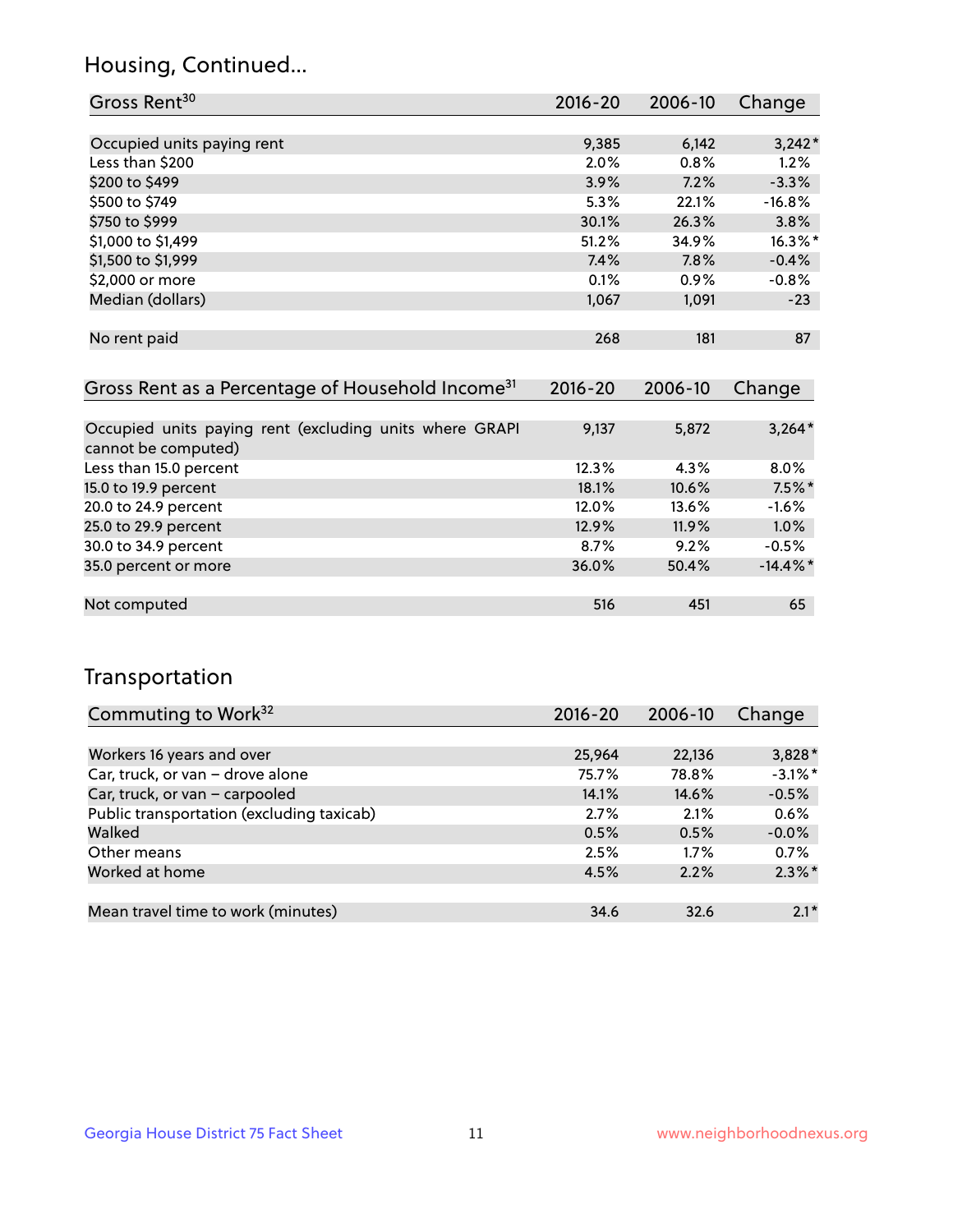## Transportation, Continued...

| Vehicles Available <sup>33</sup> | $2016 - 20$ | 2006-10  | Change     |
|----------------------------------|-------------|----------|------------|
|                                  |             |          |            |
| Occupied housing units           | 18,863      | 17,165   | $1,698*$   |
| No vehicles available            | 7.1%        | 6.4%     | 0.7%       |
| 1 vehicle available              | 34.0%       | 42.3%    | $-8.3\%$ * |
| 2 vehicles available             | 37.1%       | 35.3%    | 1.8%       |
| 3 or more vehicles available     | 21.8%       | $16.0\%$ | 5.7%       |

#### Health

| Health Insurance coverage <sup>34</sup>                 | 2016-20 |
|---------------------------------------------------------|---------|
|                                                         |         |
| Civilian Noninstitutionalized Population                | 58,091  |
| With health insurance coverage                          | 80.8%   |
| With private health insurance coverage                  | 52.6%   |
| With public health coverage                             | 36.5%   |
| No health insurance coverage                            | 19.2%   |
| Civilian Noninstitutionalized Population Under 19 years | 17,921  |
| No health insurance coverage                            | 13.0%   |
| Civilian Noninstitutionalized Population 19 to 64 years | 35,712  |
| In labor force:                                         | 26,685  |
| Employed:                                               | 25,214  |
| With health insurance coverage                          | 81.1%   |
| With private health insurance coverage                  | 73.6%   |
| With public coverage                                    | 11.4%   |
| No health insurance coverage                            | 18.9%   |
| Unemployed:                                             | 1,471   |
| With health insurance coverage                          | 48.1%   |
| With private health insurance coverage                  | 30.7%   |
| With public coverage                                    | 18.0%   |
| No health insurance coverage                            | 51.9%   |
| Not in labor force:                                     | 9,027   |
| With health insurance coverage                          | 63.6%   |
| With private health insurance coverage                  | 35.2%   |
| With public coverage                                    | 36.9%   |
| No health insurance coverage                            | 36.4%   |